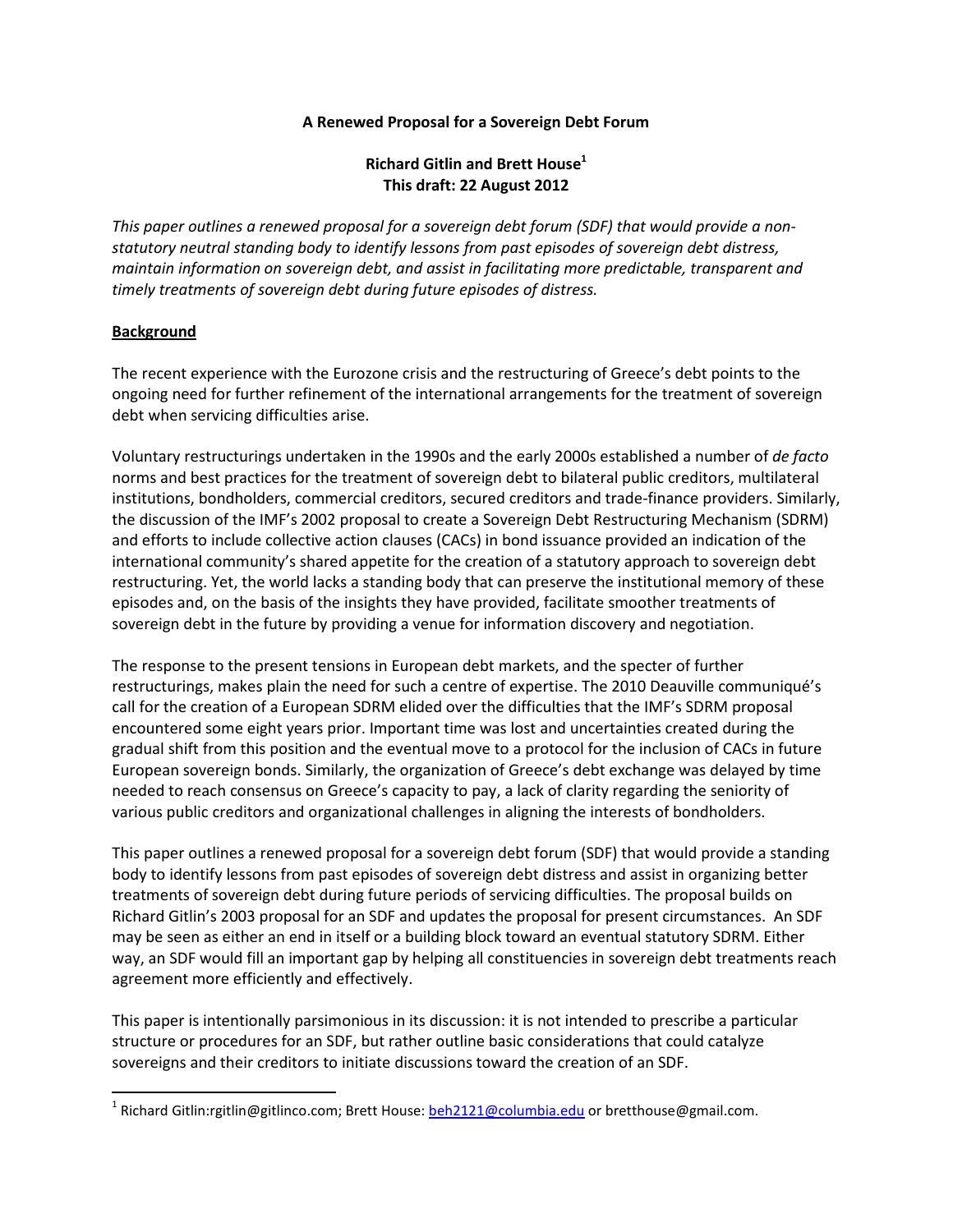### **Core principles**

**Non-statutory, non-institutional, un-codified.** The SDF would not be a multilateral institution: it would be a non-institution. It would not be created by statutory agreement, but rather by informal consensus. It would have no legal basis. Nevertheless, its work would be based on a number of agreed rules and principles to be outlined by its constituents and developed over time. This would facilitate open and informed decision making and more rapid conclusion of agreements on the appropriate responses to future episodes of sovereign debt distress. Existing precedents demonstrate the potential effectiveness of such an informal, rules-based standing body, but they also highlight the outstanding need for an inclusive venue with a balanced membership for the exchange of information and negotiation on treatments of sovereign debt.

**Fair, balanced and comprehensive representation.** Membership should be reasonably open and include all relevant constituents in the sovereign debt community: sovereigns, representatives of all forms of creditors, legal bodies, academics, et al. Standing member advisory groups would be encouraged to ensure constituents' interests can be represented quickly, fairly and clearly during times of debt distress.

**Stability, independence, neutrality and impartiality.** The SDF would require a small full-time standing staff of legal, financial and economic experts. It should be lean and minimalist in its construction. The SDF staff could be built through secondments from SDF members or *de novo* hires. The staff would be expected to act independently and impartially, with full detachment from any sponsoring institution. There are a number of options for financing the SDF's operations, *inter* alia: multi-year contributions from members; sale of IMF gold reserves; or a small fee assessed on bond issuers and/or purchasers. The SDF could be housed in a multilateral institution that is not itself a creditor (e.g., the BIS, which was originally charged with overseeing the resolution of international debt problems arising from German war reparations), in a major financial centre that would make meetings relatively easy for members to attend or in the capital of a country prepared to house the SDF at one of its governmental institutions.

**Comparability of treatment and fair burden sharing.** SDF members would commit to agree to processes that would ensure to the greatest extent possible comparability in the treatment of claims, limits on free riding, and follow-through on fair burden sharing. Advisory groups would be encouraged to review general procedures, specific negotiations and debt treatments to ensure that these principles are maintained in the face of potential collusion amongst subsets of constituents.

**Enhanced confidentiality and transparency.** SDF members would be expected to participate in its proceedings with an enhanced level of confidentiality in return for greater inter-member transparency. This would ensure support for and credibility in discussions of the debtor's macroeconomic programme, the adjustments the sovereign undertakes, the sovereign's capacity to pay, burden-sharing amongst creditors and the terms of any eventual debt treatment.

**Building on, but not bound by, precedent.** As a non-institution, the SDF's deliberations and eventual understandings would be recorded in minutes that would outline agreed actions and information. These minutes would have no legal standing and, hence, would never represent binding precedents. The SDF's nature would allow it to evolve rapidly and adjust to circumstance, while its professional staff would continue to inform SDF members of the lessons and insights of past experience.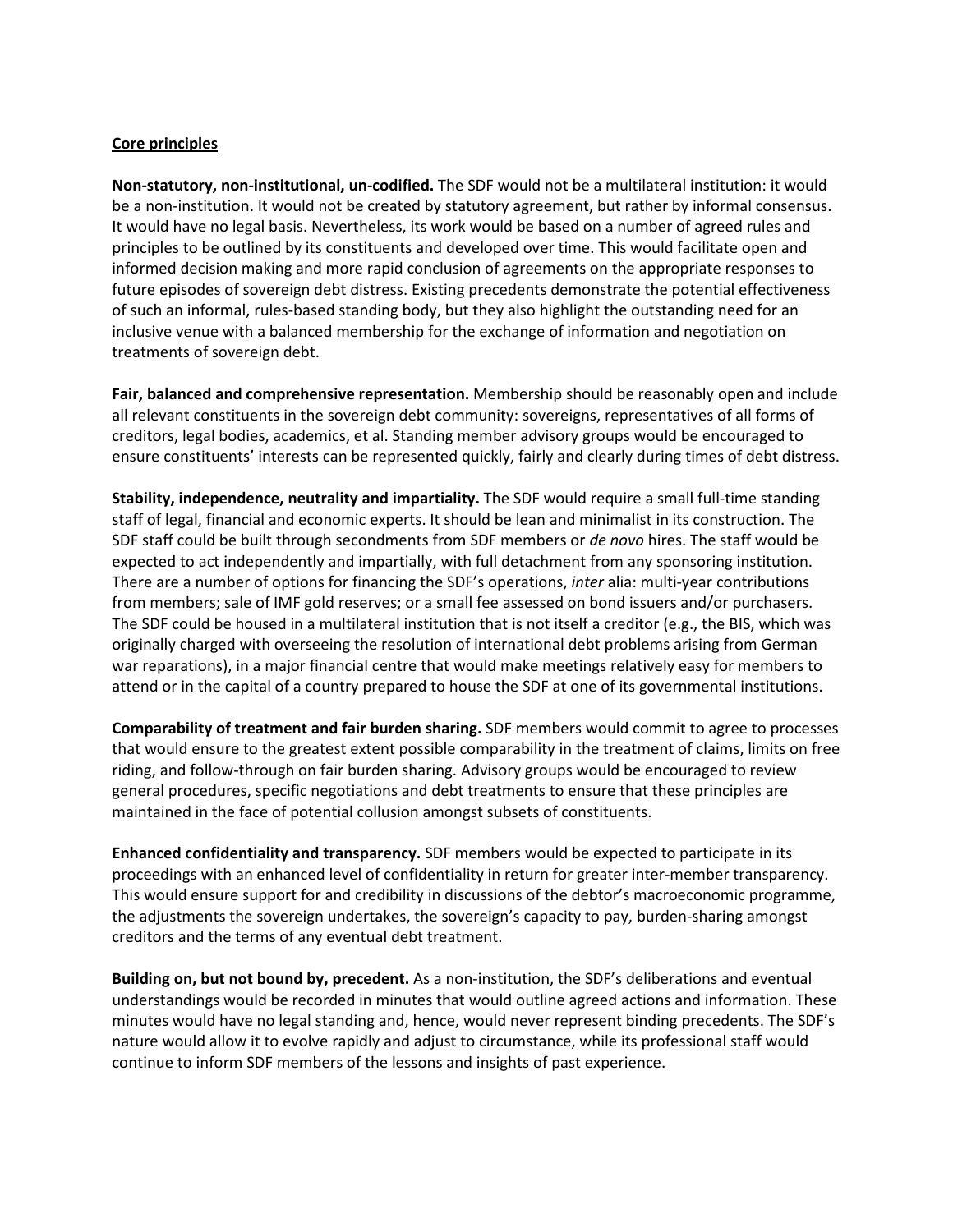**Subsidiarity.** No aspect of the SDF's work would be intended to replace, challenge or supersede the work of existing processes or institutions. For instance, SDF staff would not be charged to develop alternatives to members' analyses; instead, they would be tasked with reconciling competing data and analyses from the SDF's members in the discovery and negotiation process in order to help build balanced consensus on the needed adjustment and treatment of any relevant debt.

**Preservation of debtor's financial situation and quick return to sustainability.** All SDF procedures and actions should be designed with a view to preserving the financial situation of the sovereign under consideration and returning it to debt sustainability as quickly as possible.

## **Operating principles**

**Predictability.** SDF members should aim to design a collective, consistent process that would provide a standard template for the discussion of sovereign debt. This template would remove the guesswork that currently exists in initiating an open dialogue on a particular restructuring, but, as a non-statutory template, it would be applied flexibly on a case-by-case basis.

**Participation in a debt treatment.** Unless otherwise agreed, all relevant debt should be included in any restructuring in a manner that fairly represents each creditor group's position with respect to the sovereign. Cut-off dates on treatable debt may be considered to ensure that financing can continue to be provided to the debtor sovereign during discussions.

**Greater speed in execution.** By maintaining a standing body between episodes of sovereign debt distress, the SDF will enable the international system to respond to debtor and creditor needs more quickly than under the current *ad hoc* arrangements. Creditor and debtor representatives and advisory groups could be regularly updated and kept current. Structured processes could be initiated smoothly without reinventing the wheel for each distressed sovereign, while maintaining the flexibility to innovate on specific points.

**Enhanced data provision.** The SDF staff would assist in the rapid exchange of information amongst relevant parties following agreed protocols. SDF members may consider the creation of a standing debt registry to speed the identification of relevant interests in future debt discussions.

**Equal and concurrent information sharing.** All information would be shared amongst SDF members on an equal and concurrent basis given the commitment by members to strict confidentiality.

**Close consideration of financial-sector implications.** The Eurozone crisis has highlighted the close links between sovereigns and their banking systems. The SDF would highlight the implications of any possible debt treatment options for the financial sector.

**Voluntary stay of legal action.** SDF member creditors would agree to refrain from taking legal action or advancing any pending lawsuits during consideration of debt treatment provided the sovereign debtor is engaging in conduct, including good faith negotiations, consistent with membership in the SDF.

**Changes in bond documentation.** Consideration should be given to changing bond documentation, to the extent possible, to assist in implementation of the SDF's work, should this become necessary. This could include the insertion in bond documents of CACs requiring super majorities and by provisioning for the appointment of Trustees to assist in the early formation of committees prior to any default.